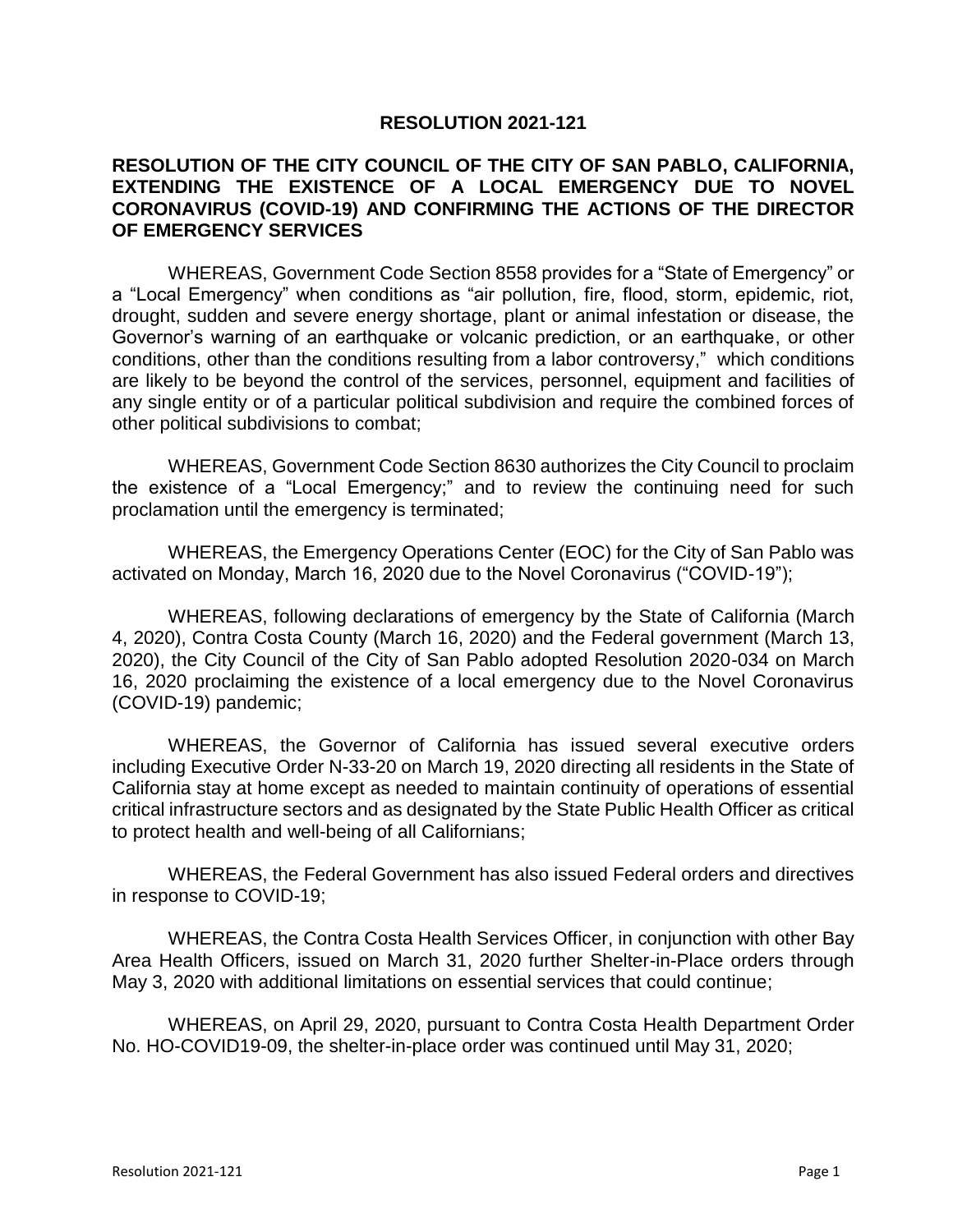WHEREAS, these governmental actions were taken to "flatten the curve" of the infection rate to avoid overwhelming limited medical resources, especially given the particular challenge with of a high infection rate for asymptomatic individuals; thus, creating "superspreader" events when people are in close proximity;

WHEREAS, on May 18, 2020, pursuant to Contra Costa Health Department Order No. HO-COVID19-14, the shelter-in-place order was continued although allowing some businesses to reopen under certain conditions;

WHEREAS, the Bay Area shelter-in-place order was then extended through May 31, 2020 with the current Contra Costa County Health Department Order dated June 5, 2020 extending the shelter-in-place orders, but with increasing allowance for certain businesses and other activities to occur following certain conditions, recognizing the goals of the Governor's announcement on May 4, 2020 of a "Roadmap for Recovery";

WHEREAS, on July 5, 2020, Contra Costa Health Services Officer issued Order HO-COVID19-22 generally requiring members of the public and workers to wear face coverings when less than 6 feet away from any person who is not a member of the individual's household and when inside or on the grounds of any business;

WHEREAS, on July 11, 2020, the Contra Costa Health Services Officer issued HO-COVID19-24 increasing restrictions on high risk activities and businesses due to increasing community transmissions of COVID-19, hospitalizations, illness and positivity rate;

WHEREAS, on July 13, 2020, the California Department of Public Health provided guidance on closure of various sectors because COVID-19 transmission rates continue to rise throughout the State;

WHEREAS, on August 5, 2020, the Contra Costa Health Services issued an updated Mass Isolation Order and on August 26, 2020 issued a revised social distancing order to allow certain business sectors to begin outdoor operations in light of steadying hospitalization and COVID-19 positivity rates in Contra Costa County; and

WHEREAS, on August 28, 2020, the State issued a new Public Health Order dated August 28, 2020 effective August 31, 2020, which created a new tier system of Counties with guidance for business re-openings known as "California's Plan for Reducing COVID-19 and Adjusting Permitted Sector Activities to Keep Californians Healthy and Safe;"

WHEREAS, on September 4, 2020, the County Public Health Department recognized some stabilization in the rate of COVID-19 cases and hospitalization and issued Health Order HO-COVID19-27 to reiterate social distancing, limitations on gatherings and mask requirements, but also to ease restrictions on some gatherings of children, to allow mining and logging operations and to clarify vehicle gatherings;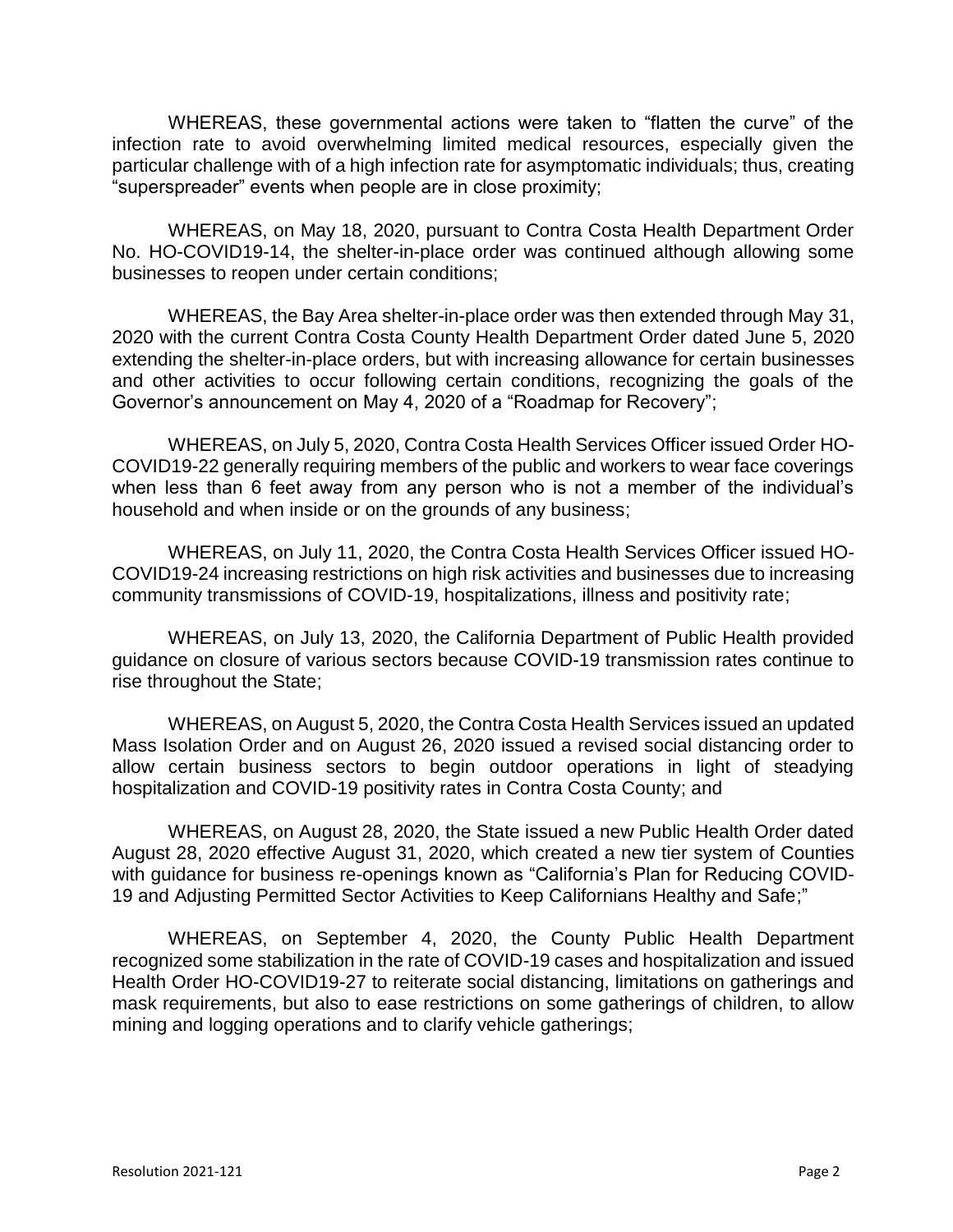WHEREAS, on September 14, 2020, the County Public Health Department issued Health Order HO-COVID19-28 to align with state guidelines for personal care services, cardrooms, racetracks and professional sports without live audiences;

WHEREAS, on September 16, 2020, the County Public Health Department issued Health Order HO-COVID19-29 to align with CDC guidelines on quarantining if exposed to someone with COVID-19, including exceptions for health care workers, first responders, and critical infrastructure workers to continue working if certain conditions are met, with such guidance superseded on October 8, 2020, when the County Public Health Department issued Health Order HO-COVID19-32 to update its Mass Quarantine Order to comply with the State of California Public Health Officer's guidance on who is considered a close contact or not;

WHEREAS, on September 29, 2020, the Contra Costa Health Department announced that Contra Costa County had moved into the less restrictive red tier ("substantial" spread of COVID-19) of the State's [four-tiered, color-coded reopening](https://covid19.ca.gov/safer-economy/)  [system;](https://covid19.ca.gov/safer-economy/)

WHEREAS, on October 6, 2020, the State's [Blueprint for a Safer Economy](https://www.cdph.ca.gov/Programs/CID/DCDC/Pages/COVID-19/COVID19CountyMonitoringOverview.aspx) included a "health equity metric" that will also be used to determine a county's tier to ensure California reopens its economy safely by reducing disease transmission in all communities, particularly given higher COVID rates among communities of color;

WHEREAS, as of October 27, 2020, Contra Costa County moved into the orange tier with moderate infections at 4.1 cases per day per 100,000 and 1.9% positive tests; however, the positivity rate in those in the lowest health equity quartile is 3.9%;

WHEREAS, on November 16, 2020, in light of increasing COVID infection and hospitalization rates throughout the United States, including California, twenty-eight counties were moved back into the purple/widespread infection tier 1, including Contra Costa County;

WHEREAS, on December 3, 2020, the California Department of Public Health issued a Regional Stay at Home Order based on the increasing rate of COVID-19 cases, hospitalizations and positivity rates across California;

WHEREAS, the Bay Area Region, including Contra Costa County, implemented the State's Stay at Home Order from December 6, 2020 until January 25, 2021, with the County reverting to the purple-tier of widespread infection;

WHEREAS, on March 15, 2020, the County moved into the red-tier allowing more openings of businesses and schools;

WHEREAS, on April 7, 2021, the County moved into the orange tier (moderate risk of infection) given decreasing cases and hospitalizations and increasing vaccination rates,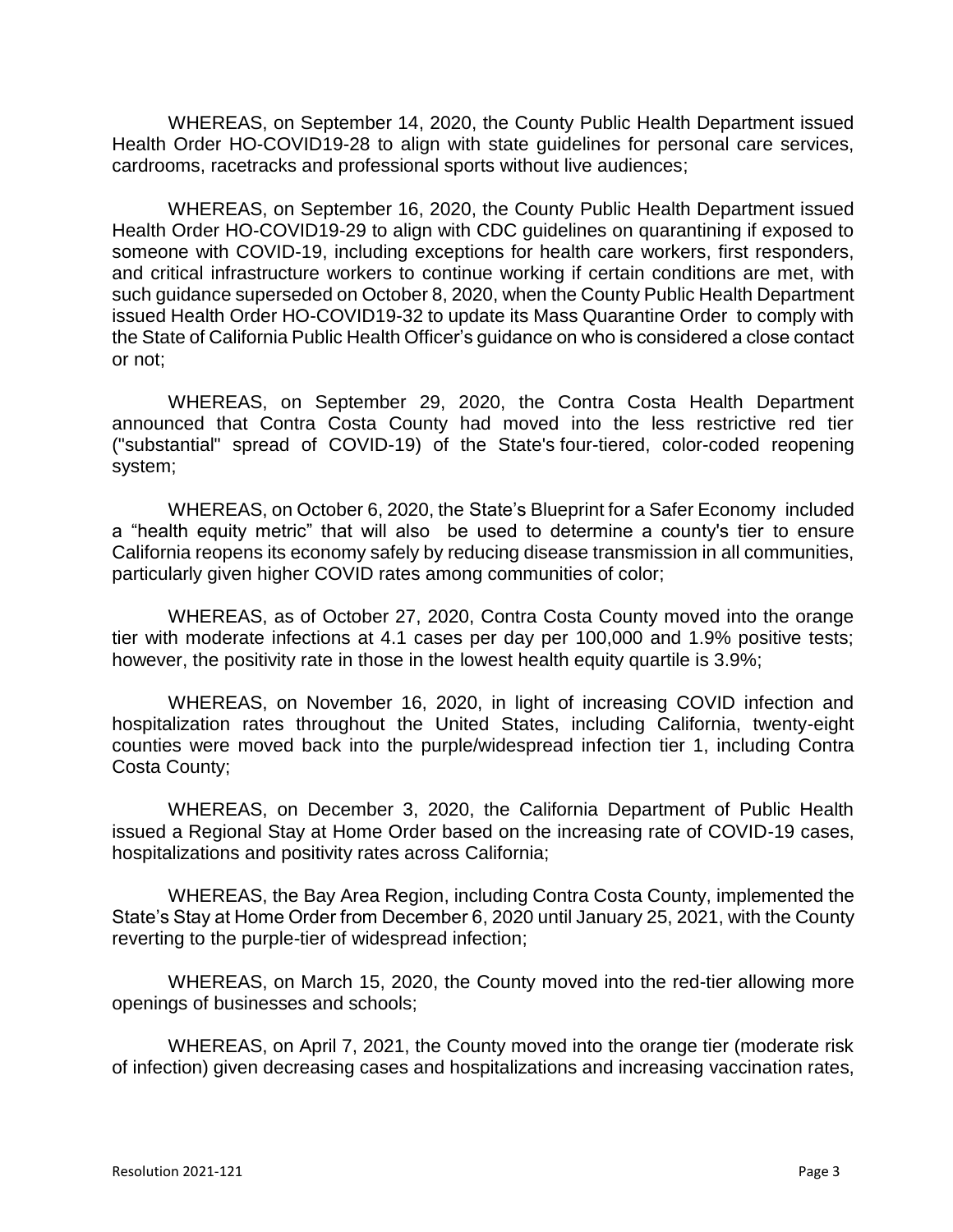allowing additional business and community sectors to open and subsequently aligned with the State's guidelines on the wearing of masks;

WHEREAS, Contra Costa County notified the City on May 5, 2021 that the testing facility at Davis Park would now be run by a State contractor, Logistics Health Incorporated/Optum, and that the County would cover Logistics Health under its insurance and the parties extended the MOU for this use to September 30, 2021 pursuant to a Second Amendment to the Agreement with the County;

WHEREAS, on May 5, 2021, Contra Costa County aligned with the State on relaxing mask requirements, but continued to support some masking requirements through June 15, 2021;

WHEREAS, on June 11, 2021, the State Public Health Officer issued a new Order indicating that on June 15, 2021, the State will move "Beyond the Blueprint for a Safer Economy" and eliminate the color-coded tier system for counties, along with further mask guidance with CalOSHA developing new workplace COVID-19 regulations;

WHEREAS, on July 16, 2021, due to increasing case and hospitalization rates, the Contra Costa Health Officer along with other Bay Area Health Officers recommends that everyone consider wearing face coverings whenever they enter indoor public spaces, regardless of their vaccination status;

Whereas, on September 9, 2021, the federal government announced that all employers with more than 100 employees would be required to ensure that their workplace is fully vaccinated or that unvaccinated employees provide proof of a negative test weekly;

WHEREAS turning to City actions, on April 6, 2020, pursuant to Resolution 2020- 042, the City Council extended the declaration of a local emergency and confirmed the actions taken by the Director of Emergency Services including but not limited to:

- 1. Emergency Services Order No. 1 issued March 23, 2020, which addressed operational issues during the emergency including a Modified City Operations Plan dated March 19, 2020; and
- 2. Revised Modified City Operations Plan dated April 1, 2020, declaring certain City projects as "Essential Governmental Functions/Public Works Projects" and further limiting activities;

WHEREAS, on April 20, 2020, pursuant to Resolution 2020-051, the City Council extended the declaration of a local emergency and confirmed the actions taken by the Director of Emergency Services including but not limited to:

1. Revised Modified City Operations Plan dated April 8, 2020 further limiting access to City Administrative Offices and essential services occurring at City facilities; and continuing to cancel all City-sponsored community events and gatherings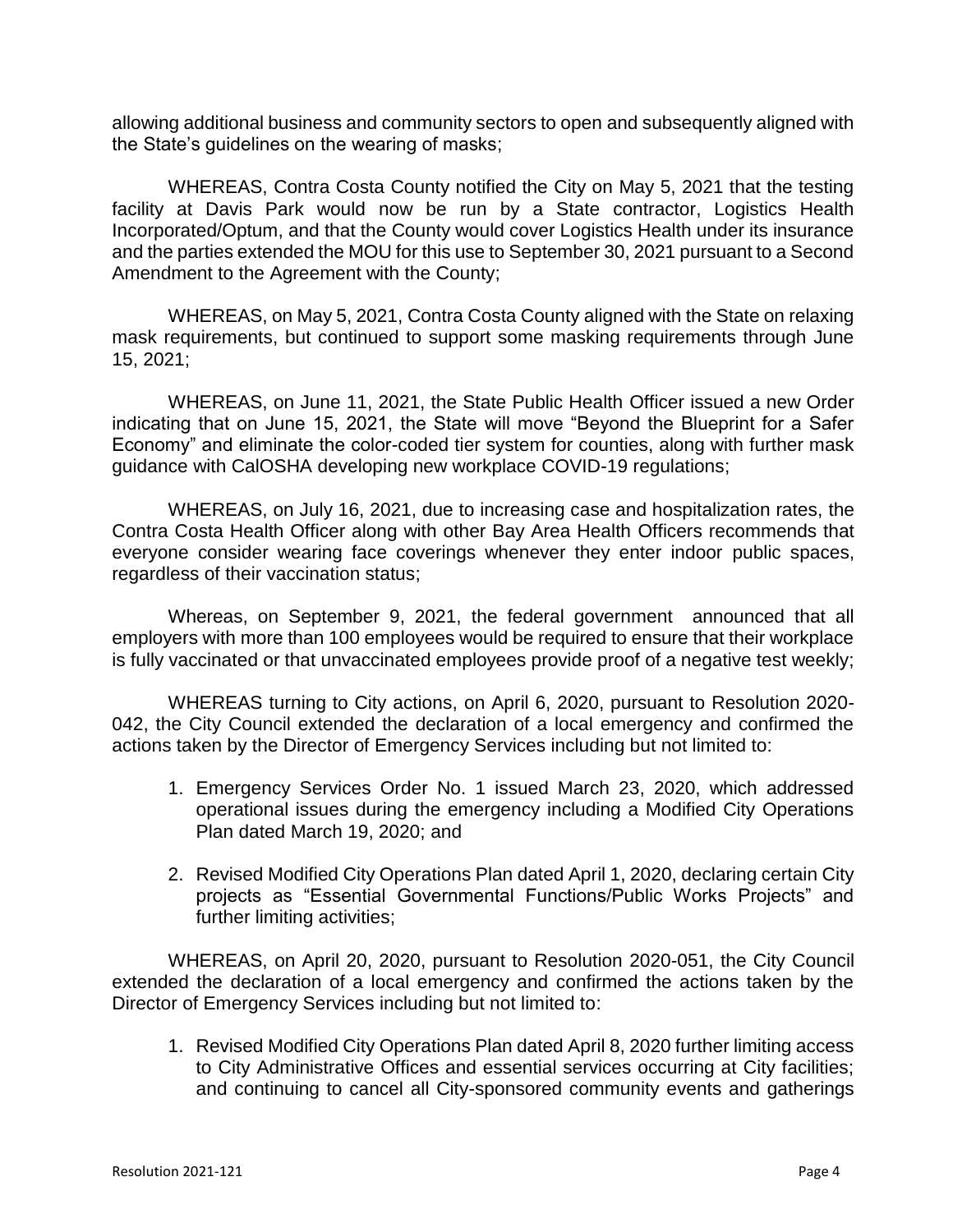per the Governor's State-wide Executive Orders No. N-25-20 (03/12/20) and No. N-33-20 (03/19/20) and Contra Costa County Health Department Order No. #HO-COVID-19-03 (03/31/2020);

- 2. City of San Pablo Administrative Policy Coronavirus (COVID-19): Families First Coronavirus Response Act (FFCRA) and Emergency Family and Medical Leave Expansion Act (EFMLE) dated April 1, 2020;
- 3. City of San Pablo Administrative Policy Limited Duration Telework Policy dated April 1, 2020;

WHEREAS, on May 4, 2020, pursuant to Resolution 2020-055, the City Council extended the declaration of a local emergency and confirmed the actions taken by the Director of Emergency Services including but not limited to:

- 1. Revised Modified City Operations Plan dated April 20, 2020 regarding face coverings in response to Contra Costa County Health Department Order No. #HO-COVID-19-08 (04/17/2020);
- 2. Revised Modified City Operations Plan dated April 30, 2020 in response to Contra Costa County Health Department Order No. #HO-COVID-19-09 (04/29/2020) extending the shelter-in-place order to May 31, 2020 but allowing some businesses and activities to resume; and
- 3. City Essential Business/Project Updates dated May 4, 2020;

WHEREAS, on May 18, 2020, pursuant to Resolution 2020-060, the City Council extended the declaration of a local emergency and confirmed the actions taken by the Director of Emergency Services including but not limited to:

1. Memorandum dated May 7, 2020 to implement COVID-19 Informational Hotline for San Pablo residents;

WHEREAS, on June 1, 2020, pursuant to Resolution 2020-068, the City Council extended the declaration of a local emergency and confirmed the actions taken by the Director of Emergency Services including but not limited to:

1. Letter dated May 22, 2020 to the Contra Costa County Health Services Department re: Casino San Pablo Notification to Re-Open and discussion with Contra Costa County Health Officials;

WHEREAS, on June 15, 2020, pursuant to Resolution 2020-077, the City Council extended the declaration of a local emergency and confirmed the actions taken by the Director of Emergency Services including but not limited to: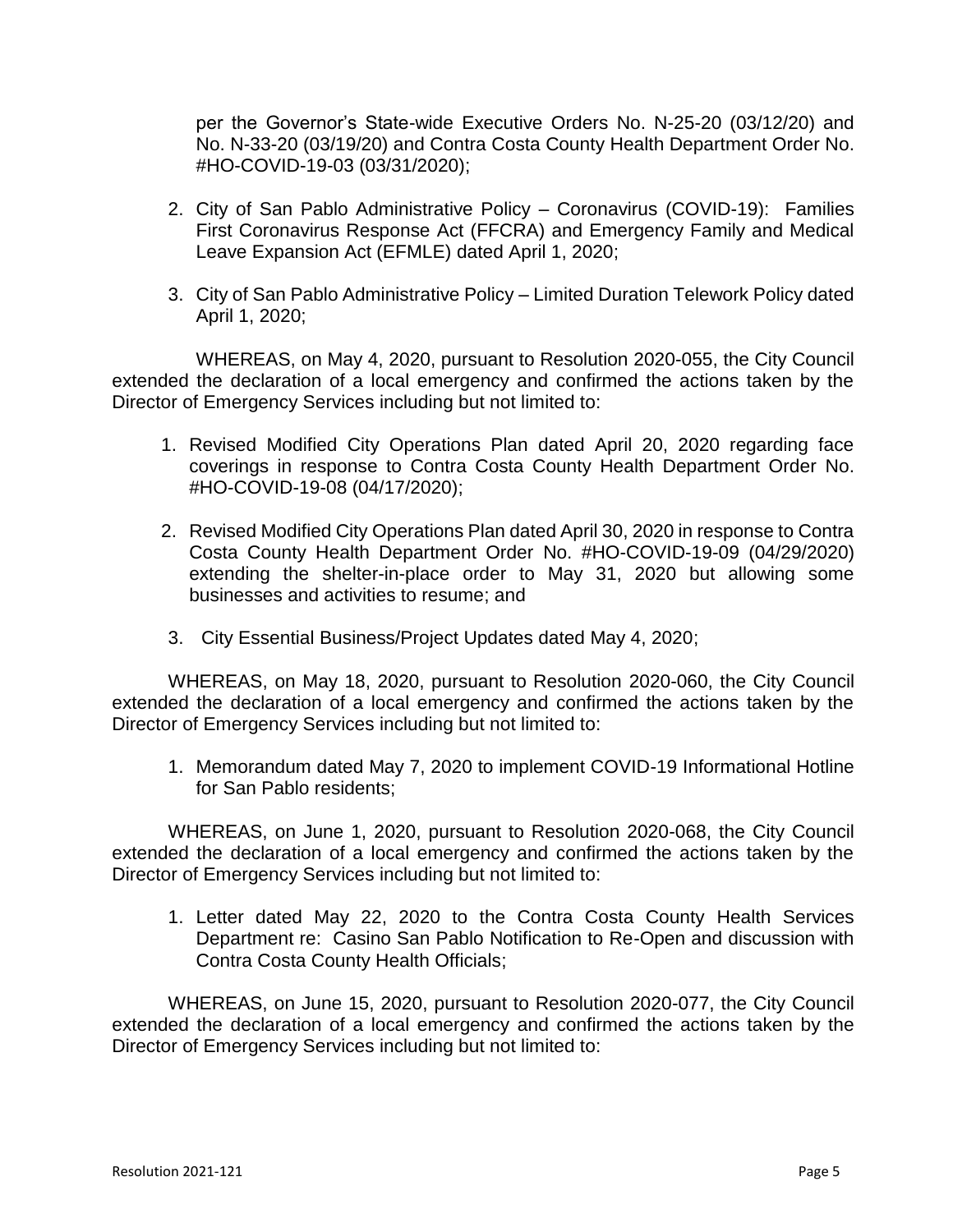- 1. Memos from the City Manager and Assistant City Manager: "Expectations of Employees Returning to Work" dated June 3, 2020; "Protocols for Social Distancing -- COVID-19 Response Plan" dated June 3, 2020; "COVID-19 Health Screenings" dated June 3, 2020; and
- 2. Revised Modified City Operations Plan dated June 4, 2020

WHEREAS, on July 6, 2020, pursuant to Resolution 2020-086, the City Council extended the declaration of a local emergency and confirmed the actions taken by the Director of Emergency Services; and

WHEREAS, on July 20, 2020, pursuant to Resolution 2020-094, the City Council extended the declaration of a local emergency and confirmed the actions taken by the Director of Emergency Services including but not limited to:

1. COVID-19 Health Screening and Protocols for candidates and those involved with ballot measures who need to come to City Hall.

WHEREAS, the City has also established a City hotline for assistance with COVID-19 resources and questions; and

WHEREAS, on August 3, 2020, pursuant to Resolution 2020-105, the City Council extended the declaration of a local emergency and confirmed the actions taken by the Director of Emergency Services including but not limited to:

1. City Council Meeting Protocols at City Hall during COVID-19 Emergency;

WHEREAS, On September 8, 2020, pursuant to Resolution 2020-115, the City Council extended the declaration of a local emergency and confirmed the actions taken by the Director of Emergency Services including but not limited to:

1. "COVID-19 Hot Zone and Employee Reporting in the Workplace" dated August 6, 2020

WHEREAS, on September 8, 2020 per Resolution 2020-112, the City Council confirmed an agreement with Contra Costa County to provide financial support for the COVID-19 Youth/Young Adult Ambassadors to be trained about COVID-19 and then to prepare and post messages about COVID-19 on social media;

WHEREAS, on September 8, 2020 per Resolution 2020-116, the City Council amended the City Council Priority Workplan to explore the feasibility of a financial assistance grant or loan program for local San Pablo businesses affected by the COVID-19 pandemic in collaboration with the San Pablo EDC (San Pablo Economic Development Corporation);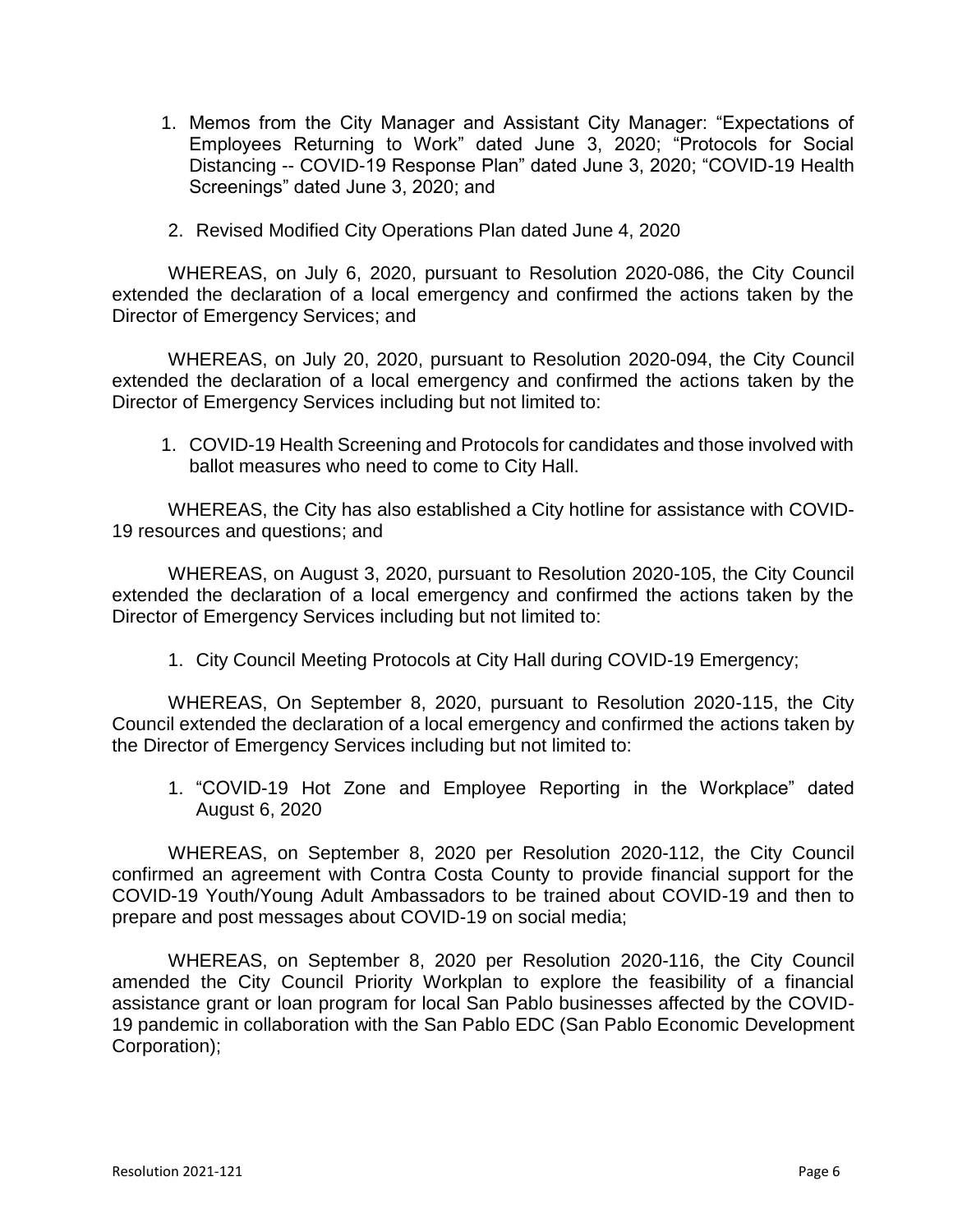WHEREAS, on September 21 2020, pursuant to Resolution 2020-123, the City Council extended the declaration of a local emergency and confirmed the actions taken by the Director of Emergency Services; and

WHEREAS, on September 21, 2020, the City Council also adopted Ordinance 2020- 010 repealing Ordinance 2020-006, which suspended automatic approval deadlines during the COVID-19 emergency. The City Council also approved Resolution 2020-124 extending the Housing Assistance Grant Program and Resolution 2020-125 creating an Ad Hoc City Council Committee to address COVID-19 issues;

WHEREAS, on October 5, 2020, pursuant to Resolution 2020-127, the City Council extended the declaration of a local emergency and confirmed the actions taken by the Director of Emergency Services; and

WHEREAS, on October 21, 2020, pursuant to Resolution 2020-131, the City Council extended the declaration of a local emergency and confirmed the actions taken by the Director of Emergency Services; and

WHEREAS, on November 2, 2020, pursuant to Resolution 2020-136, the City Council extended the declaration of a local emergency and confirmed the actions taken by the Director of Emergency Service since the last meeting, including but not limited to:

1. Coronavirus COVID-19 Update and Revised City Modified Operations Plan (Version #9 dated October 28, 2020)

WHEREAS, on November 2, 2020, pursuant to Resolution 2020-135, the City Council also authorized a one-time event sponsorship of \$3,000 for the Free COVID-19 Testing Event available to the public scheduled for Saturday, November 7, 2020; and

WHEREAS, on November 16, 2020, pursuant to Resolution 2020-139, the City Council extended the declaration of a local emergency and confirmed the actions taken by the Director of Emergency Service since the last meeting; and

WHEREAS, on November 16, 2020, pursuant to Resolution 2020-143, the City Council also approved a memorandum of agreement with Contra Costa Health Services to create of COVID-19 testing site at the Davis Park Multi-purpose room; and

WHEREAS, on December 7, 2020, pursuant to Resolution 2020-154, the City Council extended the declaration of a local emergency and confirmed the actions taken by the Director of Emergency Services since the last meeting; and

WHEREAS, on December 21, 2020, pursuant to Resolution 2020-159, the City Council extended the declaration of a local emergency and confirmed the actions taken by the Director of Emergency Services since the last meeting; and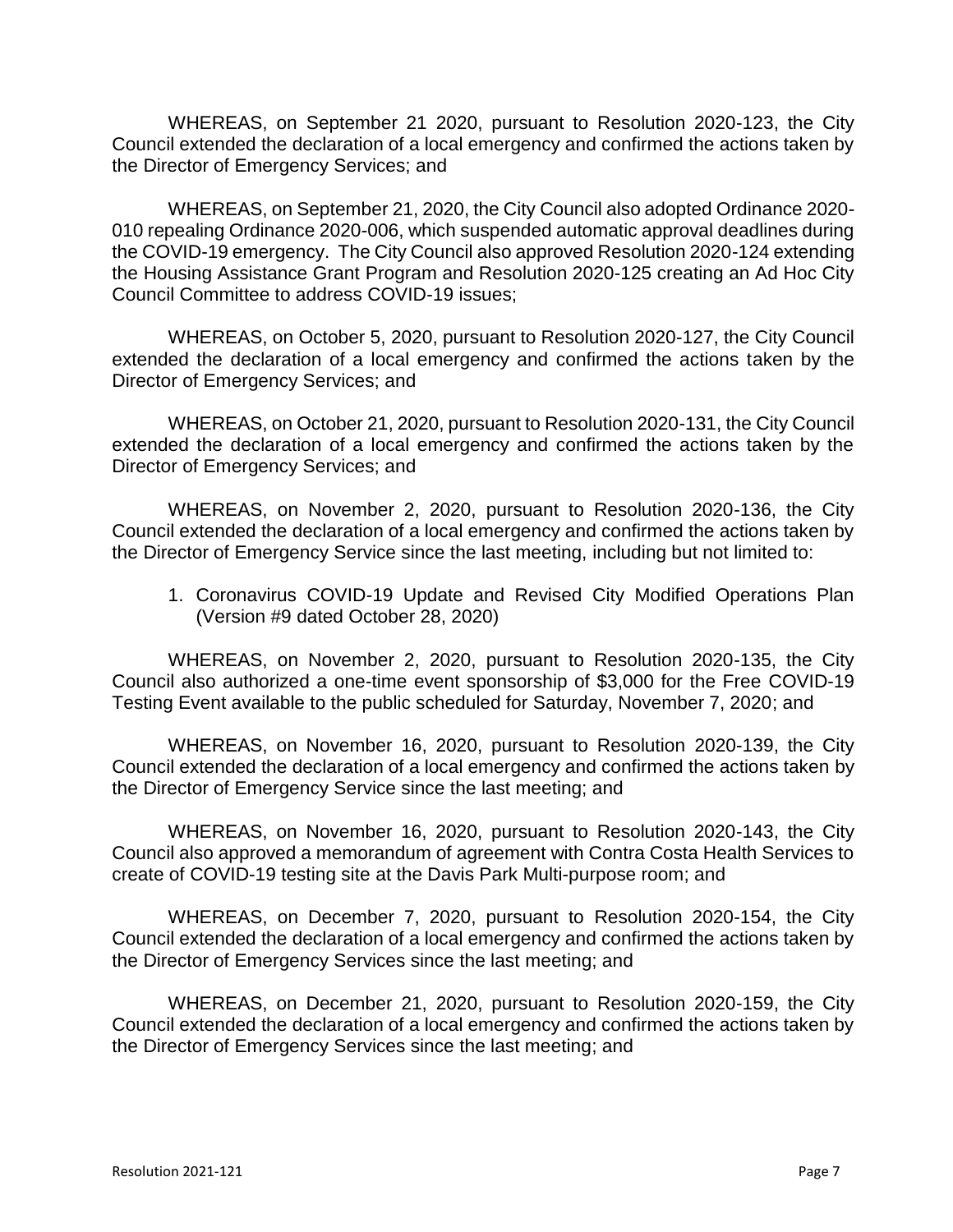WHEREAS, on January 19, 2021, pursuant to Resolution 2021-02, the City Council extended the declaration of a local emergency and confirmed the actions taken by the Director of Emergency Services since the last meeting;

WHEREAS, on February 2, 2021, pursuant to Resolution 2021-10, the City Council extended the declaration of a local emergency and confirmed the actions taken by the Director of Emergency Services since the last meeting;

WHEREAS, on February 16, 2021, pursuant to Resolution 2021-14, the City Council extended the declaration of a local emergency and confirmed the actions taken by the Director of Emergency Services since the last meeting including but not limited to:

1. City's Revised Modified Operations Plan dated February 4, 2021 to implement stricter mask wearing requirement at City facilities;

WHEREAS, on March 1, 2021, pursuant to Resolution 2021-19, the City Council extended the declaration of a local emergency and confirmed the actions taken by the Director of Emergency Services since the last meeting;

WHEREAS, on March 1, 2021, pursuant to Resolution 2021-20, the City Council also authorized a letter agreement with Contra Costa County to continue providing financial support of up to \$4,200 for San Pablo youths to continue participating in the COVID-19 Youth and Young Adult Ambassadors program;

WHEREAS, on March 15, 2021, pursuant to Resolution 2021-024, the City Council extended the declaration of a local emergency and confirmed the actions taken by the Director of Emergency Services since the last meeting, including but not limited to including but not limited to the promulgation of the Temporary Administrative Policy regarding COVID-19 Families First Coronavirus Response Act (FFCRA) – Temporary City Extended Leave;

WHEREAS, on March 15, 2021, pursuant to Resolution 2021-028, the City Council decided to cancel certain City-sponsored large-scale events for calendar year 2021 due to the COVID-19 pandemic;

WHEREAS, on April 5, 2021, pursuant to Resolution 2021-033, the City Council extended the declaration of a local emergency and confirmed the actions taken by the Director of Emergency Services since the last meeting;

WHEREAS, on April 5, 2021, pursuant to Resolution 2021-038, the City Council entered into an amended Memorandum of Agreement with the County to provide a framework for the County Public Health Department and City Manager to mutually agree to the use of additional City facilities for COVID-19 testing or vaccination sites;

WHEREAS, on April 5, 2021, pursuant to Resolution 2021-033, the City Council extended the declaration of a local emergency and confirmed the actions taken by the Director of Emergency Services since the last meeting;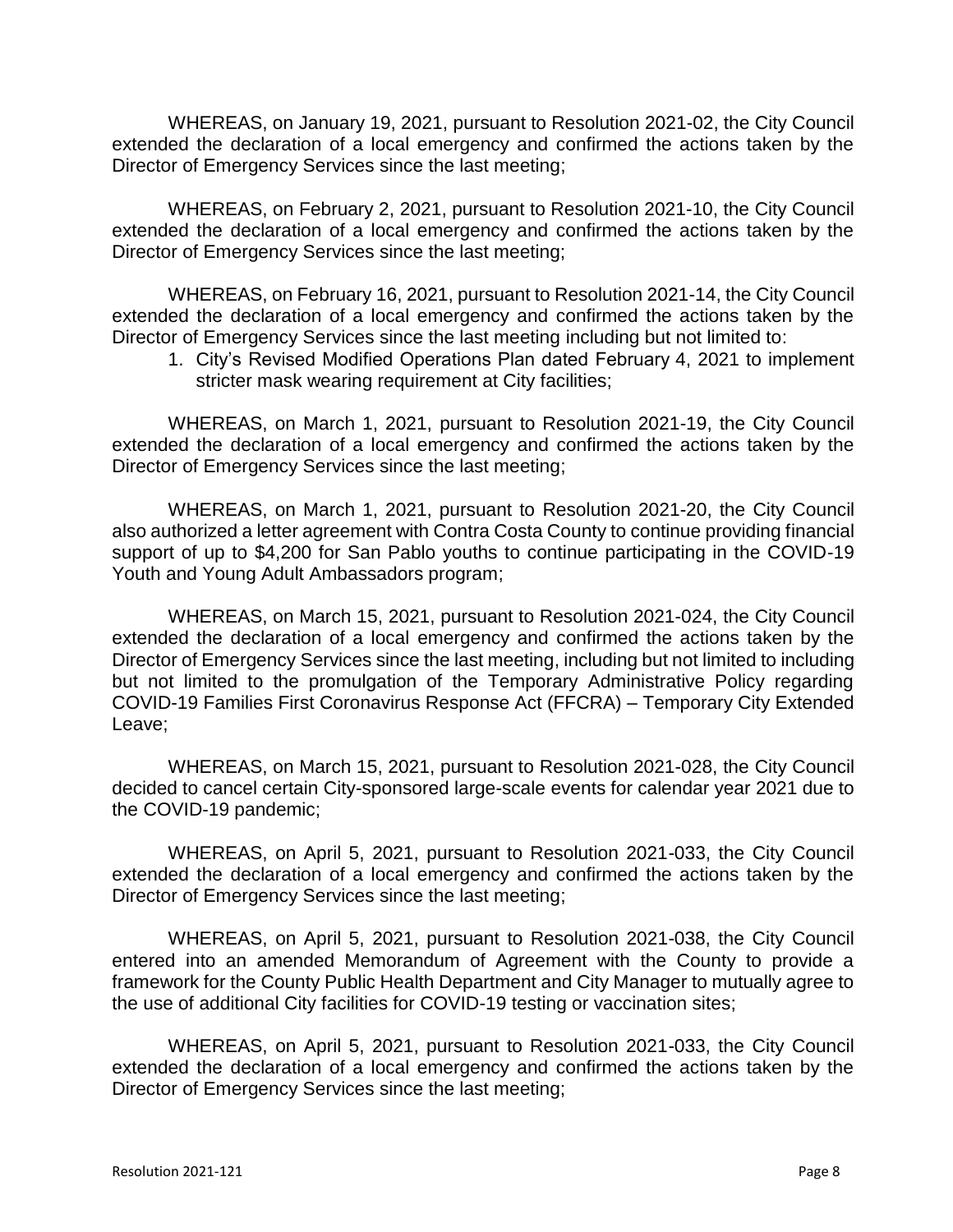WHEREAS, on April 19, 2021, pursuant to Resolution 2021-047, the City Council extended the declaration of a local emergency and confirmed the actions taken by the Director of Emergency Services since the last meeting;

WHEREAS, on May 3, 2021, pursuant to Resolution 2021-053, the City Council extended the declaration of a local emergency and confirmed the actions taken by the Director of Emergency Services since the last meeting;

WHEREAS on May 17, 2021, pursuant to Resolution 2021-057, the City Council extended the declaration of a local emergency and confirmed the actions taken by the Director of Emergency Services since the last meeting including but not limited to:

- 1. the COVID-19 Prevention Program required by CalOSHA; and
- 2. Logistic Health Incorporated as agent of the County running the Davis Park COVID-19 testing facility;

WHEREAS, on June 7, 2021, pursuant to Resolution 2021-066, the City Council extended the declaration of a local emergency and confirmed the actions taken by the Director of Emergency Services since the last meeting including but not limited to:

- 1. City Proposed Re-Opening Plan for Local Government Services v.11 issued May 13, 2021 by the City Manager/Director of Emergency Services; and
- 2. Revised COVID-19 Supplemental Sick Leave Policy dated May 17, 2021 as authorized by the federal American Rescue Plan Act and the State Senate Bill 95; and

WHEREAS, on June 21, 2021, pursuant to Resolution 2021-075, the City Council extended the declaration of a local emergency and confirmed the actions taken by the Director of Emergency Services since the last meeting;

WHEREAS, on July 6, 2021, pursuant to Resolution 2021-093, the City Council approved the implementation of the "Welcome Back Reopening Plan" dated July 1, 2021, which opened City parks and fields as of July 1, 2021 and amended the Preliminary Reopening phases to have Phase II of City employees working full-time in City facilities starting August 16, 2021;

WHEREAS, on July 19, 2021, pursuant to Resolution 2021-095, the City Council extended the declaration of a local emergency and confirmed the actions taken by the Director of Emergency Services since the last meeting including but not limited to:

- 1. Worksite-Specific COVID-19 Plan dated July 1, 2021
- 2. Second Amendment to the MOU with the County to extend COVID-19 testing at Davis Park to September 30, 2021;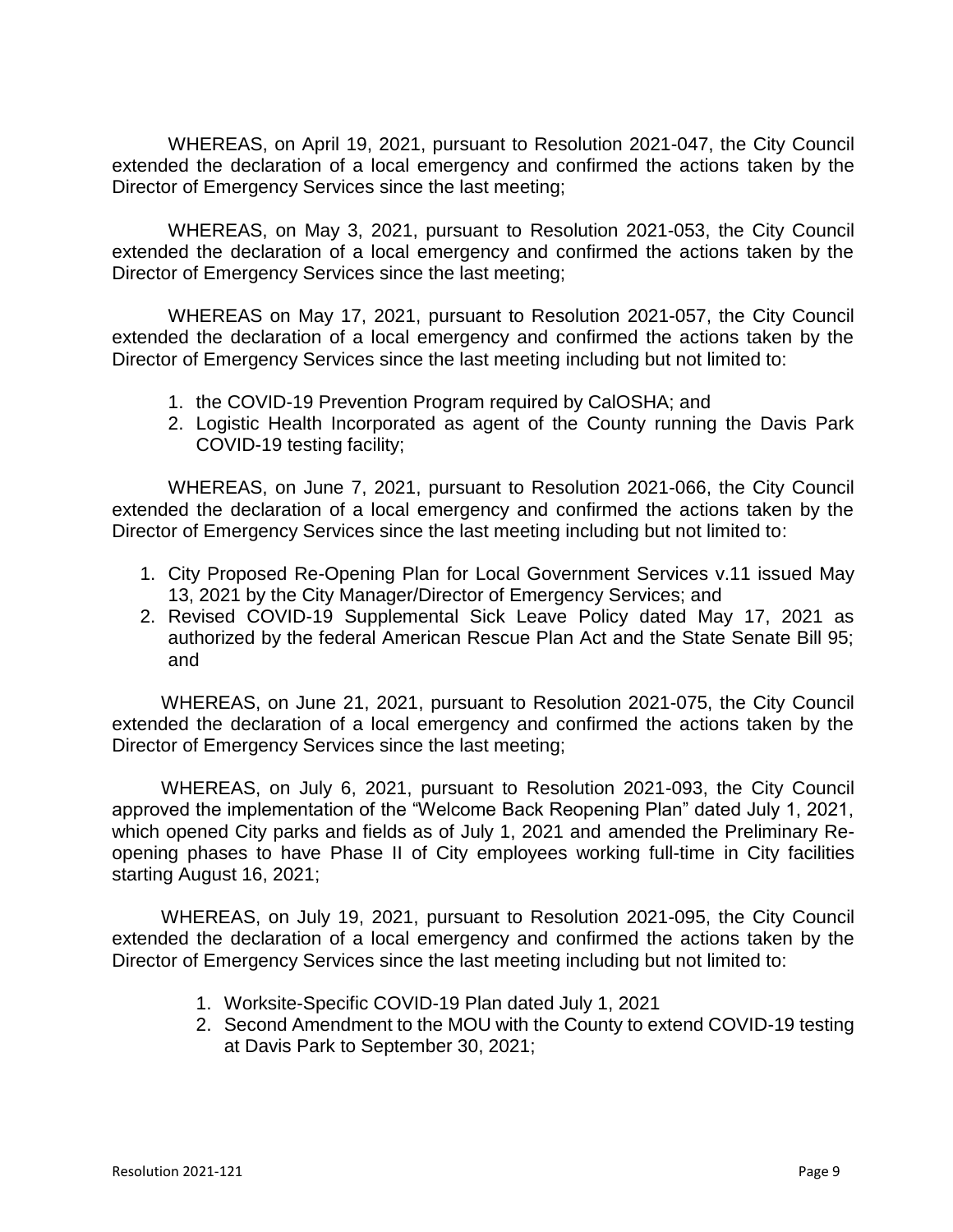WHEREAS, on August 2, 2021, pursuant to Resolution 2021-101, the City Council extended the declaration of a local emergency and confirmed the actions taken by the Director of Emergency Services since the last meeting;

WHEREAS, on September 7, 2021, pursuant to Resolution 2021-107, the City Council extended the declaration of a local emergency and confirmed the actions taken by the Director of Emergency Services since the last City Council meeting including but not limited to:

- 1. Modified City Operations Plan version 13 dated August 4, 2021 -- Due to a surge in COVID-19 infection rates in part caused by the Delta variant and stagnating vaccination rates, the City implemented a revised Modified Operations Plan that addressed:
	- a. Compliance with more stringent Cal-OSHA Emergency Temporary Standards (ETS) due to employee outbreaks of COVID-19
	- b. Mandatory submission of COVID-19 Employee Vaccination Forms
	- c. Postponement of Phase II to September 15, 2021 in City's adopted Welcome Back Re-opening Plan
- 2. Modified City Operations Plan version 14 dated August 24, 2021 that is effective September 1, 2021, City employees who are unvaccinated or refuse to provide vaccination status information will be required to be tested at least weekly. This step was taken in part due to increasing number of COVID-19 cases and exposures among City employees, which require the City to follow stricter Cal-OSHA requirements related to masking and social distancing to reduce COVID-19 exposures.
- 3. Extended the County's use of the Davis Park Community Center for testing until December 31, 2021;

WHEREAS, as set forth in the staff reports and presentations accompanying each Resolution extending the declaration of a local emergency and as reported in federal, state and county public health websites, the COVID-19 cases and deaths continue to rise with San Pablo continuing to be identified as a "hot spot" with a high per capita rate of confirmed COVID-19 cases in Contra Costa County; although, the vaccination rate is increasing; and

WHEREAS, according to the East Bay Economic Development Alliance's (East Bay EDA) Business Recovery Survey Results published on May 19, 2020, 80% of East Bay businesses are "microbusinesses" employing fewer than 10 employees, which often have limited cash reserves and are not positioned to take on more debt to survive COVID19 and shelter-in-place orders; microbusinesses are more likely to be minority- or women-owned compared to larger businesses; nearly 40% of the survey respondents were temporarily closed because they were not considered "essential" and 42.3% of West Contra Costa County businesses temporarily closed;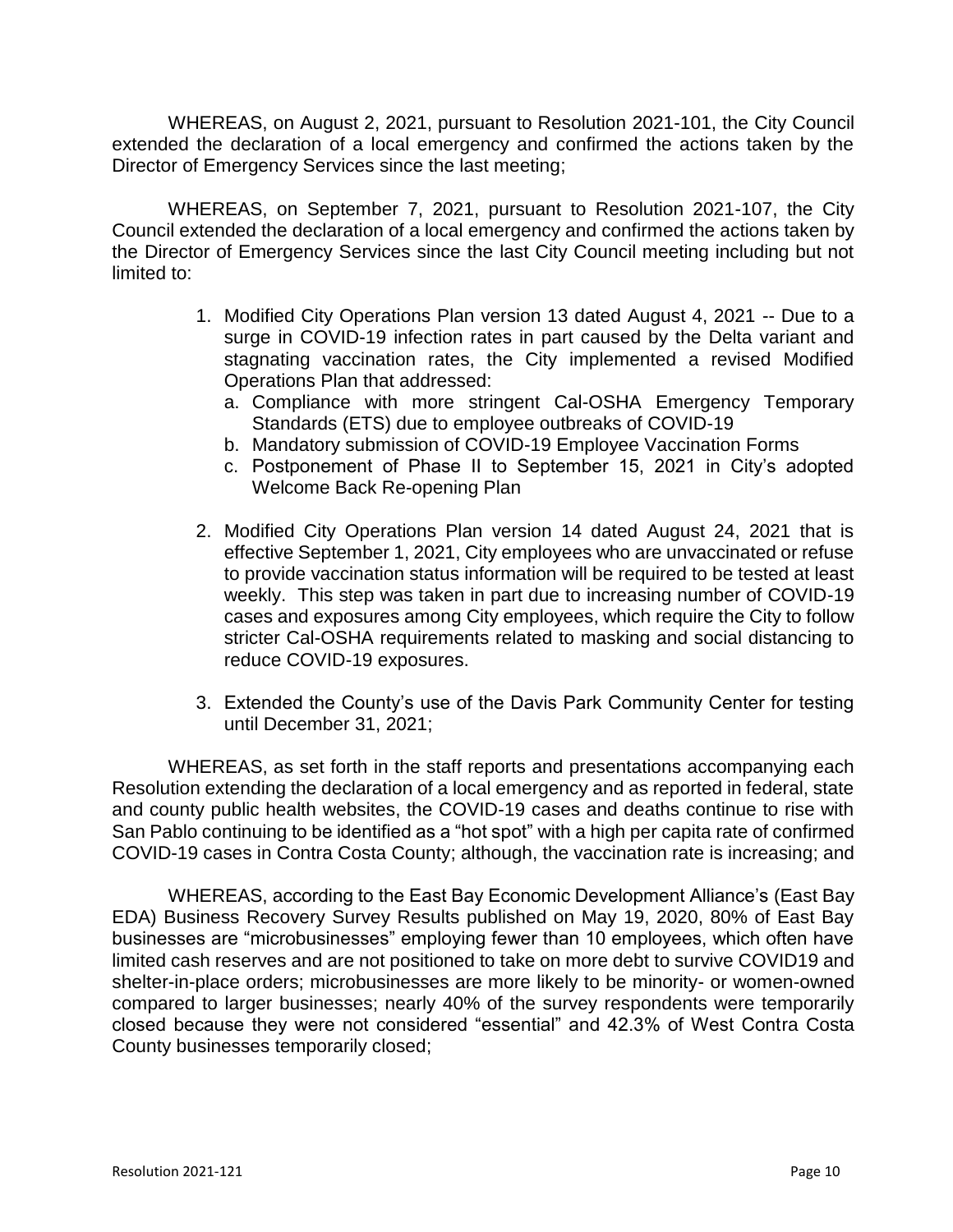WHEREAS, eleven out of fifteen surveyed West Contra Costa County businesses indicated staff reductions in the 75-100% range, with layoffs and revenue losses hitting lowwage workers the hardest with impacts in the following industries: food and beverage; retail and personal services; hospitality/leisure/entertainment;

WHEREAS, many San Pablo residents have experienced job loss or reduced hours due to COVID-19 and shelter-in-place orders;

WHEREAS, Contra Costa County overall saw an increase in unemployment from a March unemployment rate of 4.1 percent to an April unemployment rate of 14.5 percent, with nearly 3.7 million Californians filing for unemployment during the first six weeks of COVID-19 pandemic and the nation seeing the highest level of unemployment in 70 years;

WHEREAS, according to the East Bay EDA, there were 25,560 jobs lost in the East Bay during March and April, representing nearly 30% of job cuts in the nine-county Bay Area. However, the Urban Institute estimated 45,666 low-income jobs (annual earnings below \$40,000) lost just in Contra Costa County through May 8, 2020;

WHEREAS, it was reported in the LA Times on August 21, 2020 that California's unemployment rate is at 13.3% with 3 million on unemployment and 202,136 new claims in the week prior to the article. Contra Costa County's rate is 14.5% with 77,600 unemployed individuals;

WHEREAS, on December 14, 2020, the website for the State's Employment Development Department (EDD) showed that California's unemployment rate in September 2020 was 11.0% with 2,058,800 unemployed individuals, but that data was from September 12 before the current shut down. In February 2021, the unemployment rate in California was 8.5%;

WHEREAS, California's July 2021 unemployment rate of 7.6% was 5.6 percentage points lower than it was in July 2020; although, new unemployment claims continue

WHEREAS, to address these economic impacts and the critical need that residents remain sheltered during the pandemic to decrease the transmission of COVID-19, on April 27, 2020, the City Council adopted Urgency Ordinance 2020-008 temporarily prohibiting evictions of residential and commercial real property tenants impacted by the COVID-19 pandemic and establishing a moratorium on rent increases. In addition, on May 4, 2020, pursuant to Resolution 2020-054, the City Council approved the guidelines for a grant program for residents financially impacted by COVID-19;

WHEREAS, on June 29, 2020, the City Council increased the grant for COVID Housing Assistance Program for FY 2019/20 (Resolution 2020-081) and established a COVID Housing Assistance Program for FY 2020/21 (Resolution 2020-082), which was extended on January 19, 2021, pursuant to Resolution 2021-006 and further extended to June 30, 2021 pursuant to Resolution 2021-031;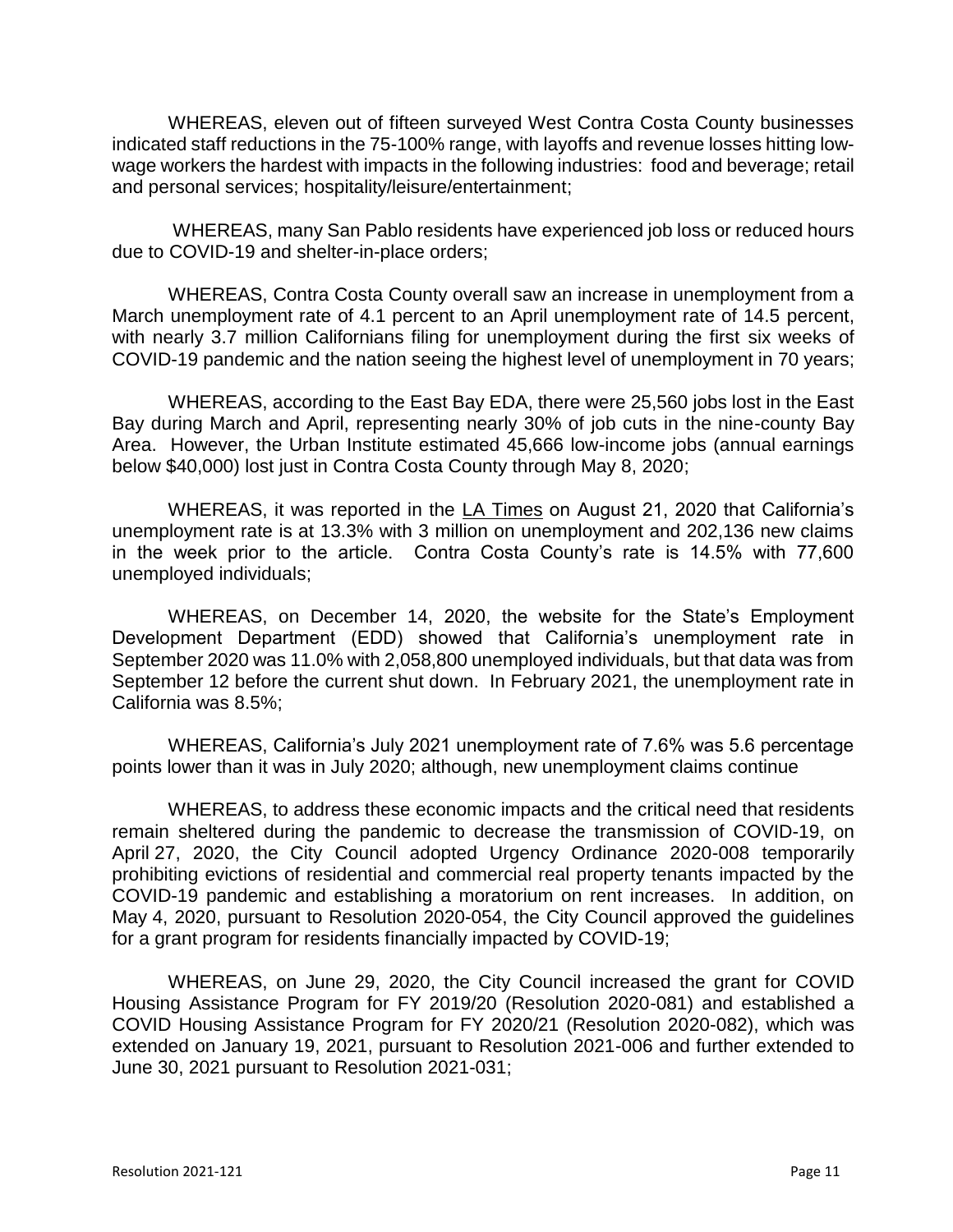WHEREAS, on June 7, 2021, pursuant to Resolution 2021-082, the City Council increased the grant amounts for 2020/21 to \$2,000 per eligible household. In addition, the City Council, pursuant to Resolution 2021-083, extended the Housing Assistance grant program at \$2,000 per eligible household to September 30, 2021 or until grant funds run out, whichever is sooner;

WHEREAS, on October 21, 2020, pursuant to Resolution 2020-133, the City Council established and approved program guidelines for the San Pablo "Back to Business" COVID-19 Relief Fund to offer forgivable loans to small businesses with the San Pablo Economic Development Corporation administering the program with funds that were reallocated from the City's Community Grant Foundation program;

WHEREAS, the City of San Pablo lost \$2.34 million in revenue for each month that Casino San Pablo was closed and continues to lose revenue with modified Casino operations due to public health restrictions, in addition to \$1.3 million every month from other City revenue sources, forcing a hiring freeze, suspension of all non-essential spending and layoff of part-time employees;

WHEREAS, the economic recovery from COVID-19 and its impacts are estimated to be in terms of years not months;

WHEREAS, the City received the 2021 payment of \$3.7 million of funding from the federal American Rescue Plan of 2021 (ARPA) in July 2021 and expects the second half in July 2022 and pursuant to Resolution 2021-104, the City Council directed staff to proceed with a Community Needs Assessment process to determine ARPA Funding Priorities and Allocations based on further staff analysis of ARPA eligible fund expenses;

WHEREAS, in addition, during the past year, the nation experienced civil unrest in the wake of the death of George Floyd while detained by a Minneapolis police officer on May 25, 2020, which has led to peaceful protests, but also to some rioting and looting in neighboring communities in violation of shelter-in-place and social distancing orders that could further exacerbate the spread of COVID-19 and placing additional demands on public safety resources, which are already taxed by COVID-19 issues;

WHEREAS, the City Manager/Director of Emergency Services recommends that the City Council extend the declaration of a local emergency and confirm the actions taken by the Director of Emergency Services since the last City Council meeting including but not limited to:

1. Revised Modified City Operations Plan version 15 dated September 3, 2021 -- Due to a surge in COVID-19 infection rates in part caused by the Delta variant and stagnating vaccination rates, the City implemented a revised Modified Operations Plan that addressed elected officials providing proof of vaccination or a negative COVID-19 test within prior 72 hours before entering a City facility, worksite or event: